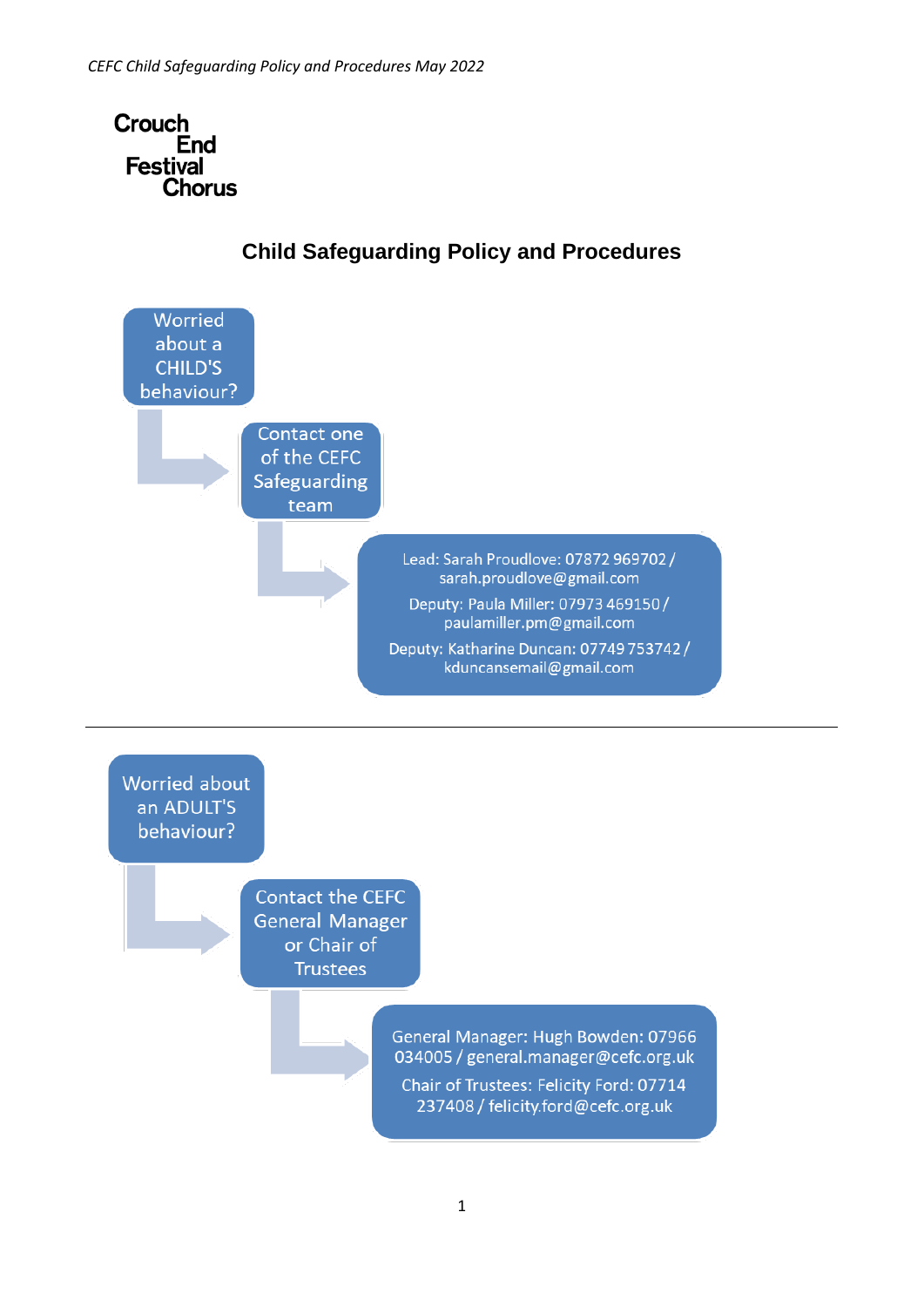## **Purpose**

Crouch End Festival Chorus (CEFC) is a voluntary music organisation that occasionally involves children and young people in our concerts and workshops. This policy supports the implementation of our legal duty to safeguard the welfare of children and young people who take part in our activities.

## **Scope**

This policy applies to all members of CEFC, permanent and occasional contractors, volunteers and members of partner organisations.

CEFC shares child welfare and safeguarding responsibilities with the children's teachers, parents, guardians and carers. We are aware of the possible risks to children in relation to the activities they undertake. These include the behaviour of adults involved in the choir; travel arrangements; rehearsal and performance duration; and standards of health and safety in the buildings used by the choir.

CEFC's commitment to protecting the welfare of children is underpinned by two documents: first, CEFC 'Working with Children Procedures', which sets out good practice, aiming to minimise the risk of harm when children are involved in CEFC activities, and second, the present document, CEFC 'Child Safeguarding Policy and Procedures', which sets out how to respond if a safeguarding concern should arise.

All adults involved with CEFC are required to abide by the CEFC Child Safeguarding Policy and Procedures, to take all allegations of abuse seriously, and to report concerns immediately to the people listed in the diagram on page 1 of this policy.

This policy should be read in conjunction with the following policies and procedures (on the singers' pages of the website):

- CEFC Working with Children Procedures
- CEFC Equality Diversity and Inclusion Policy
- CEFC Prevention of Harassment and Bullying Policy

#### **Principles**

CEFC upholds the principle that all children have the right to be protected from all forms of harm and abuse, and takes all reasonable measures to minimise risks to children's welfare.

CEFC is committed to providing safe environments in which children can thrive, and to treating all children and young people with dignity and respect, being mindful of their rights and needs with regards to age, sex, disability, ethnicity, religion or belief, sexual orientation and gender identity.

CEFC will be proactive and take appropriate action when a safeguarding concern arises, and support any individuals who raise or disclose a concern. The welfare of the child will always be placed at the centre of the safeguarding process.

Children are safeguarded only when all relevant agencies and individuals accept responsibility and co-operate with each other. CEFC will co-operate fully with other organisations and agencies to keep children safe in accordance with the legal framework set out in Appendix 1.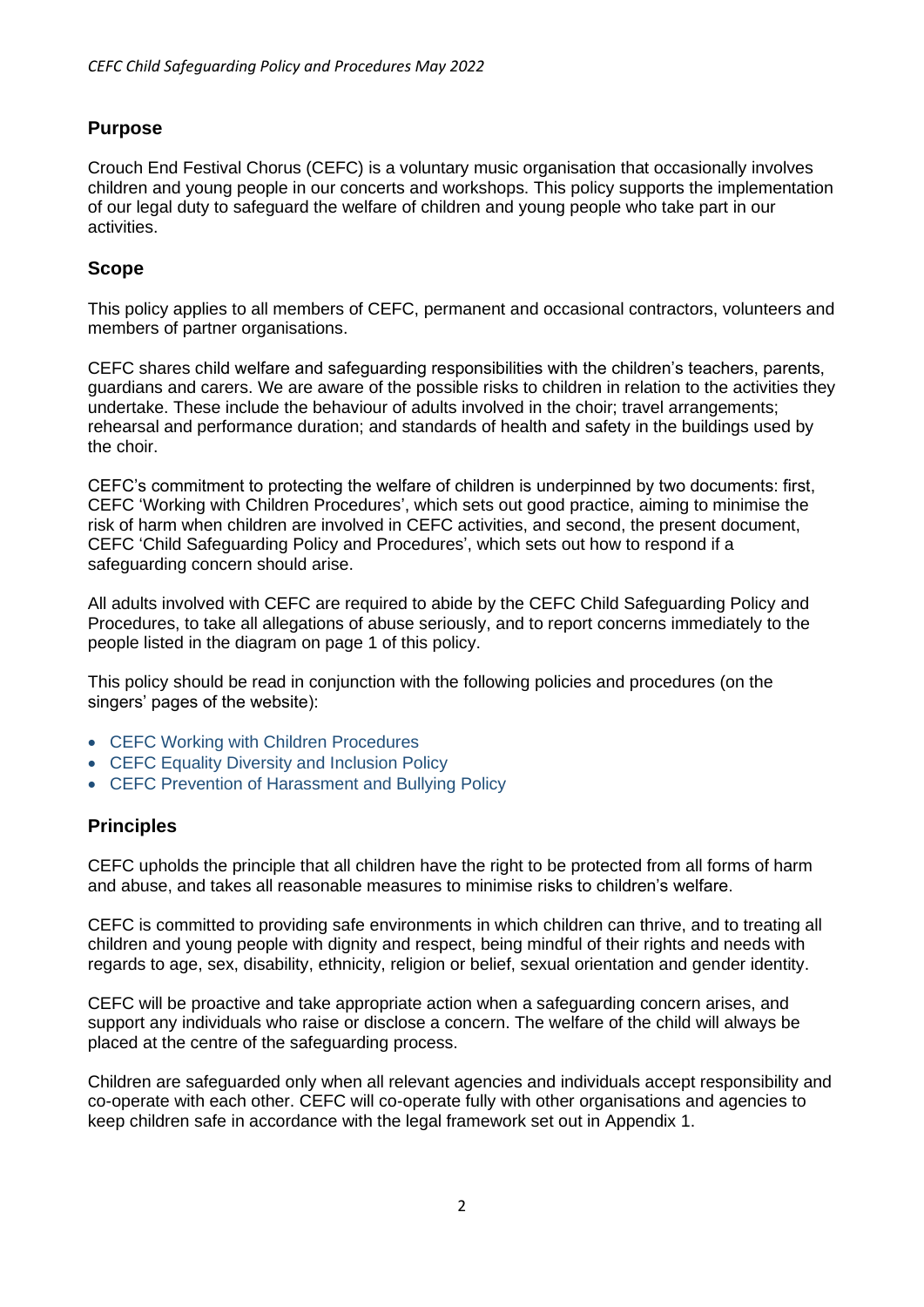## **Definitions**

Safeguarding and promoting the welfare of children is defined by *Keeping Children Safe in Education*, 12 September 2020, as:

- protecting children from maltreatment;
- preventing impairment of children's mental and physical health or development;
- ensuring that children grow up in circumstances consistent with the provision of safe and effective care; and
- taking action to enable all children to have the best outcomes.

It is our intention that every young person involved in choir activities should feel safe and protected from any form of abuse, including neglect, non-accidental physical injury, sexual exploitation or emotional ill-treatment and radicalisation.

The legal definition of a **child** is a person under the age of 18.

Definitions and examples of different types of **abuse**, and their signs and indicators, are given in Appendix 2.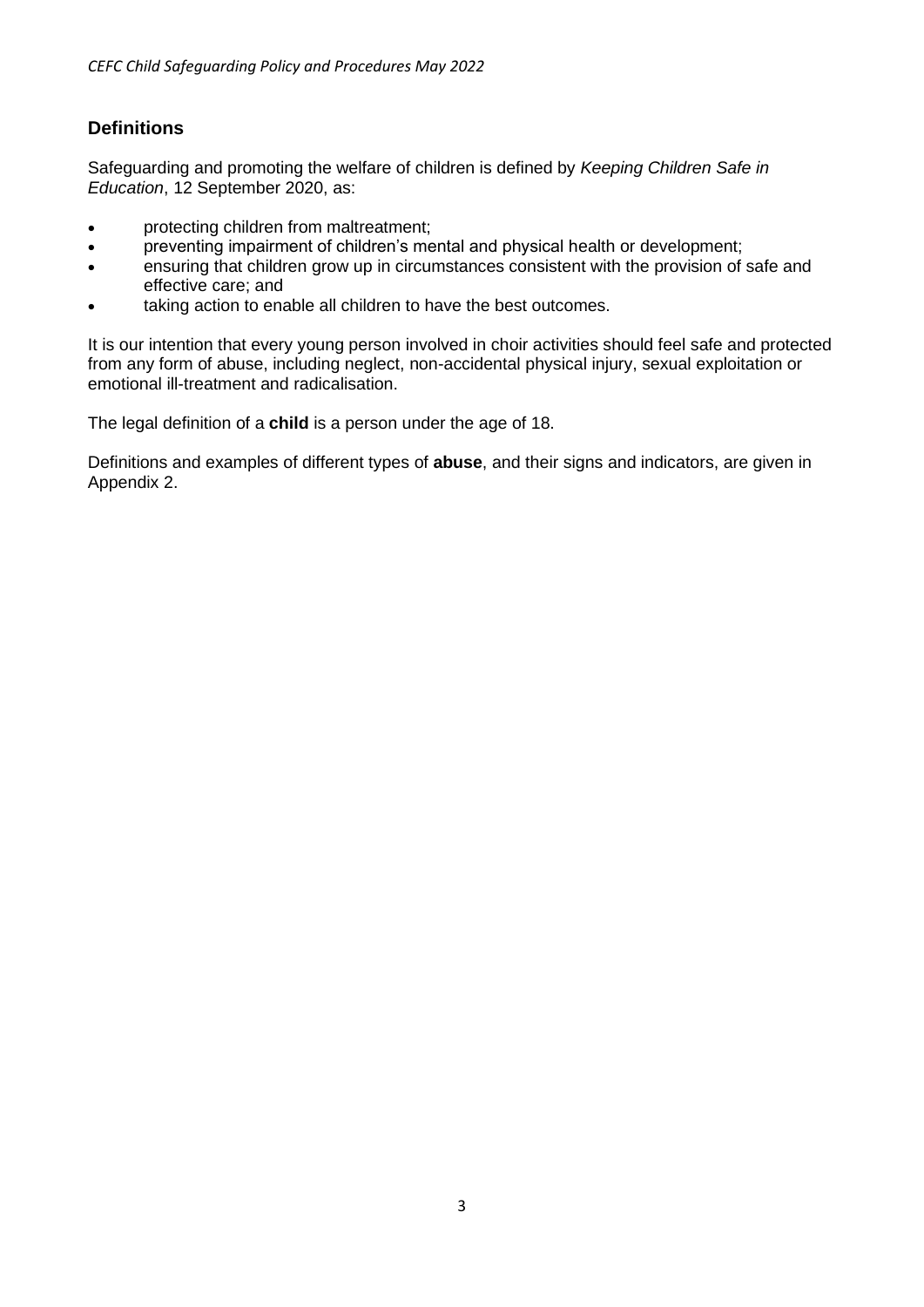#### **Procedures**

#### *1. Roles and responsibilities: guidance for all members of CEFC and adults involved in CEFC activities*

#### **THE GUIDING PRINCIPLE FOR CHOIR MEMBERS AT ALL TIMES IS TO REFER ANY SUCH CONCERN IMMEDIATELY. MEMBERS SHOULD NOT TRY TO DEAL WITH IT THEMSELVES. HOW TO REFER IS EXPLAINED BELOW AND ON PAGE 1.**

The roles and responsibilities for safeguarding within CEFC divide into two strands:

- **1. Dealing with concerns about children**: the Designated Safeguarding Lead (DSL) and two Deputy Designated Safeguarding Officers (DDSLs), forming the DSL team.
- **2. Dealing with concerns about adults**: the General Manager and Chair of Trustees.

**1.1 Concerns about a child** must be brought to the attention of the DSL or, in their absence, one of the DDSLs, who will take action as detailed below. Contact:

Lead: Sarah Proudlove: 07872 969702 / sarah.proudlove@gmail.com Deputy: Paula Miller: 07973 469150 / paulamiller.pm@gmail.com Deputy: Katharine Duncan: 07749 753742 / kduncansemail@gmail.com

It is *not* the role of the individual reporting a concern, or of the DSL/DDSL, to decide whether a child has been abused or not. This is the task of the MASH/MASA (Multi Agency Safeguarding Hub/Multi Agency Safeguarding Arrangements) team within the local authority, who have the legal responsibility. The responsibility of the DSL/DDSL is to ensure that concerns about a child are shared with this team if they consider it necessary and that appropriate action is taken.

The DSL/DDSL will ensure that the General Manager and the Chair of Trustees are aware that such a process has been initiated, although there is no need for them to be involved in the case. Safeguarding is confidential and on a need-to-know basis.

The DSL/DDSL will take appropriate action, including:

- taking a written note of your concerns;
- reporting the matter to the DSL of the child's organisation (choir/school/other group);
- if necessary after the above, reporting the matter to the MASH/MASA team of the local authority – this will probably be Haringey in our case – who will advise the CEFC DSL on how to proceed;
- following up the matter with the child's DSL or MASH/MASA; and
- keeping a log of the case and its outcome if appropriate.

**1.2 Concerns about an adult** must be brought to the attention of the General Manager, or in their absence, the Chair of Trustees. For the purposes of this policy an adult means anyone over the age of 18 who takes part in any choir event that also involves children under 18.

If you have any concern about an adult, or become aware of any suspicion or allegation (even without firm evidence) that could indicate abuse by anyone involved in a choir activity, such as a member of the choir, a permanent or occasional contractor, a volunteer or trustee, you must immediately report these concerns. Contact:

General Manager: Hugh Bowden: 07966 034005 / general.manager@cefc.org.uk Chair of Trustees: Felicity Ford: 07714 237408 / felicity.ford@cefc.org.uk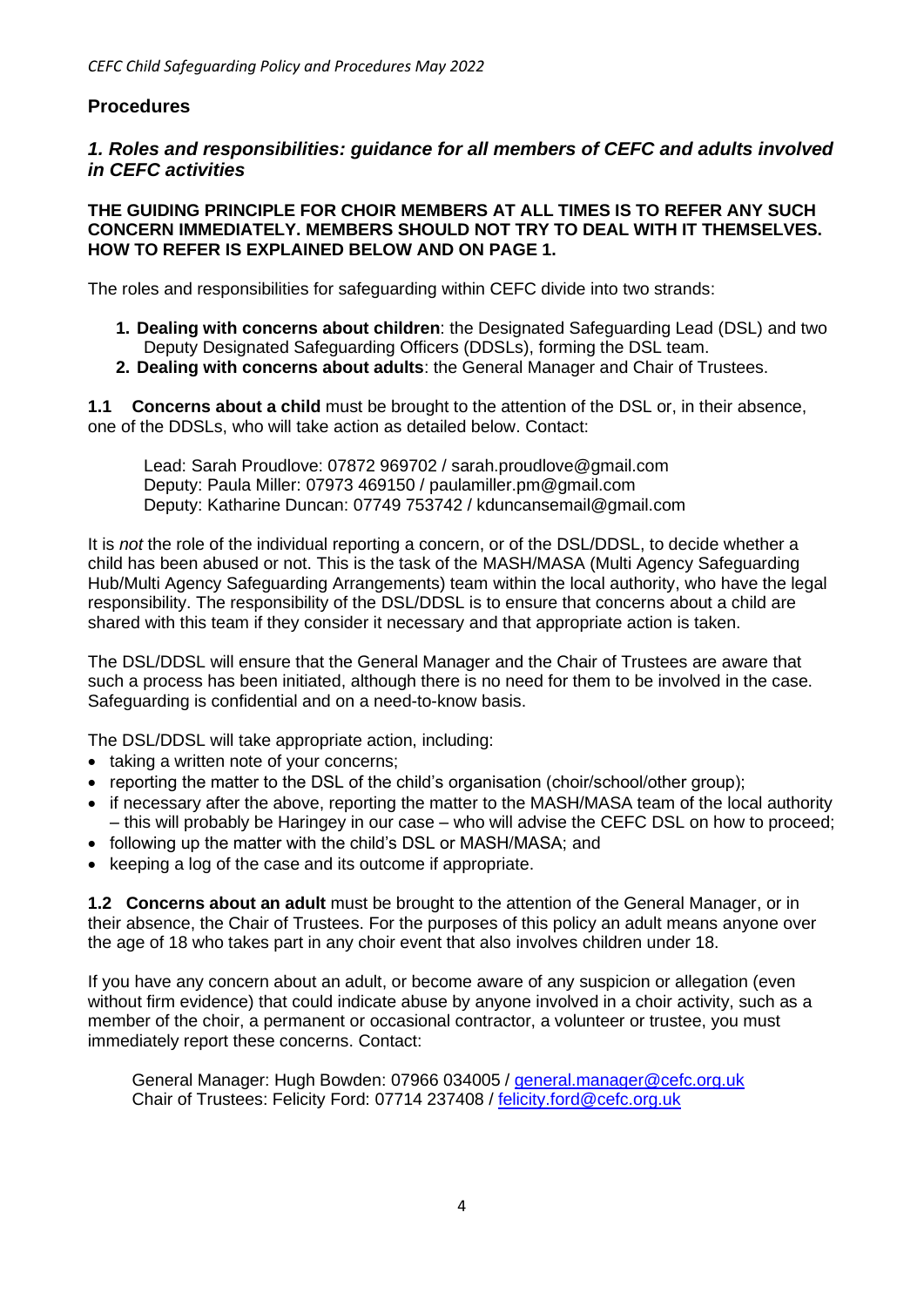Such concerns might arise if a member, or other adult involved in choir activities, appears to have:

- behaved in a way that has harmed or may harm a child;
- committed a criminal offence against or related to a child; or
- behaved towards a child in a way that indicates he or she may be unsuitable to work or take part in activities with children and young people.

CEFC assures all members that it will fully support and protect anyone who in good faith reports their concerns about the behaviour of another member or other adult involved with the choir. Allegations against others may also be raised through the CEFC Prevention of Harassment and Bullying Policy and/or the CEFC Disciplinary Procedure. If this is the case, safeguarding procedures will take precedence and other procedures will be suspended while any statutory safeguarding investigation is completed.

All reports will be taken seriously and thoroughly investigated. CEFC acknowledges that this will be a distressing and stressful situation for all involved, and will support all parties involved throughout the process.

Any adult may make a referral direct to the LADO (for adults) or MASH/MASA (for children), but it is recommended that they do this through the CEFC DSL team or General Manager/Chair of Trustees as appropriate (see above, paras 1.1 to 1.2, for the right person to contact). If the allegation concerns a DDSL, the matter should be reported to the General Manager. If the allegation concerns the DSL and/or the General Manager, the matter should be reported to the Chair of Trustees.

**1.3 Training**: all DSL/DDSLs, the General Manager and the Chair of Trustees will receive appropriate training in safeguarding every two years, and will receive regular briefings from either the DSL or the General Manager, whichever has advanced safeguarding training.

Contact details for the DSL/DDSLs, the General Manager and the Chair of Trustees can be found on pages 1 and 4 of this document, and in Appendix 4. Appendix 4 also gives information and contact details for referrals to local safeguarding services.

In advance of any event involving children under 18 there will be an informal briefing by the DSL for all choir members taking part.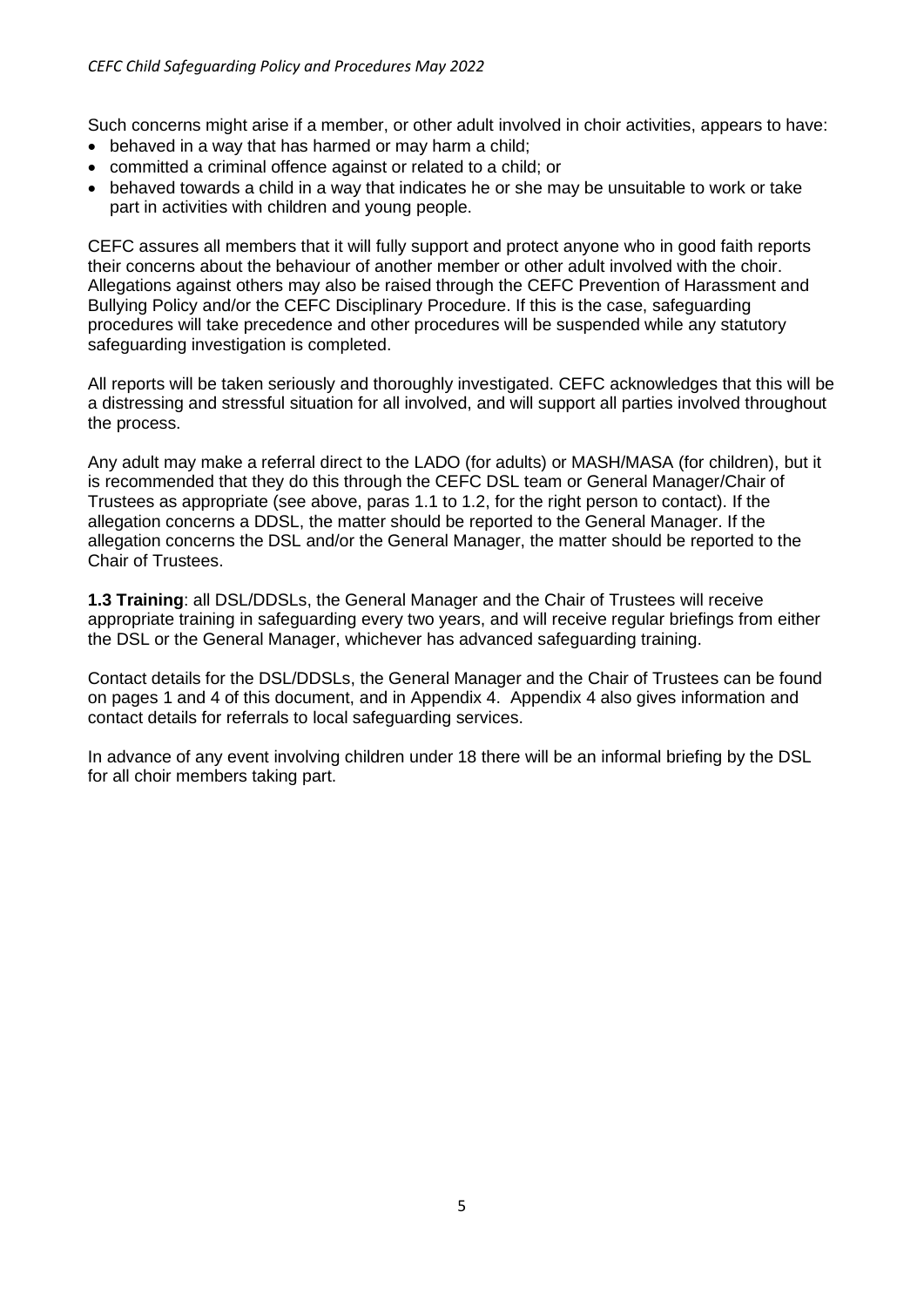### *2. Guidance for CEFC Designated Safeguarding Leads, General Manager and Chair of Trustees*

## **THIS SECTION APPLIES ONLY TO PEOPLE WHO ARE PART OF THE CEFC SAFEGUARDING TEAM. GUIDANCE FOR CHOIR MEMBERS AND OTHER ADULTS WHO ARE NOT PART OF THE CEFC SAFEGUARDING TEAM IS GIVEN IN SECTION 1.**

This section describes what the **CEFC safeguarding team, General Manager and Chair of Trustees** should do in the event of a concern expressed to them by a choir member or other adult involved in a CEFC activity.

#### **2.1 Responding to disclosure, suspicion or allegations**

#### **Receive**

- Listen carefully and take the information seriously; do so without signs of shock or disbelief.
- Repeat the words of the person who is disclosing information or reporting a suspicion to clarify if necessary and to assist in accurate recall.

#### **Reassure**

- Remain calm and reassuring, accepting of what is said, but without making any specific promises.
- DO NOT promise that you can keep the disclosure/alleged abuse a secret.

#### **React**

- DO NOT attempt to investigate the matter yourself as this could jeopardise any future legal proceedings, and it is potentially a statutory responsibility to investigate fully.
- DO NOT express any opinion on the information being disclosed but do confirm that you have heard what has been said and reassure by stating e.g. 'I am glad you told me'.
- If you need to clarify the concern, do not ask leading questions; aim to gather and record factual information, for example, ask 'can you tell me/describe what happened', rather than 'what did he/she do next'.
- Explain and give some information, as appropriate, as to what you will do next and who you will talk to.
- Continue to support the person.
- DO NOT contact or confront those alleged to be involved or make comments regarding the allegation to the child/adult making the disclosure.

#### **Record**

- It is the Designated Safeguarding Lead's duty to write down all observations, discussions, decisions and actions taken.
- Keep a brief and accurate note immediately, during or following the conversation, and as soon as possible afterwards, record your notes in written form. Record the actual words used by the person disclosing information, along with the date/time/location of the disclosure.
- Even seemingly minor incidents should be noted as this can contribute to an emerging understanding of potential risk or patterns of behaviour or concerns.
- Also note the behaviour of any child/young person disclosing at the time, and if appropriate, use a drawing/ body map to indicate the position of any injuries/ bruising/ marks (see Appendix 5). Ensure all records are kept, recognising that these are likely to be required for investigation and are of a highly sensitive nature, so they need to be stored appropriately.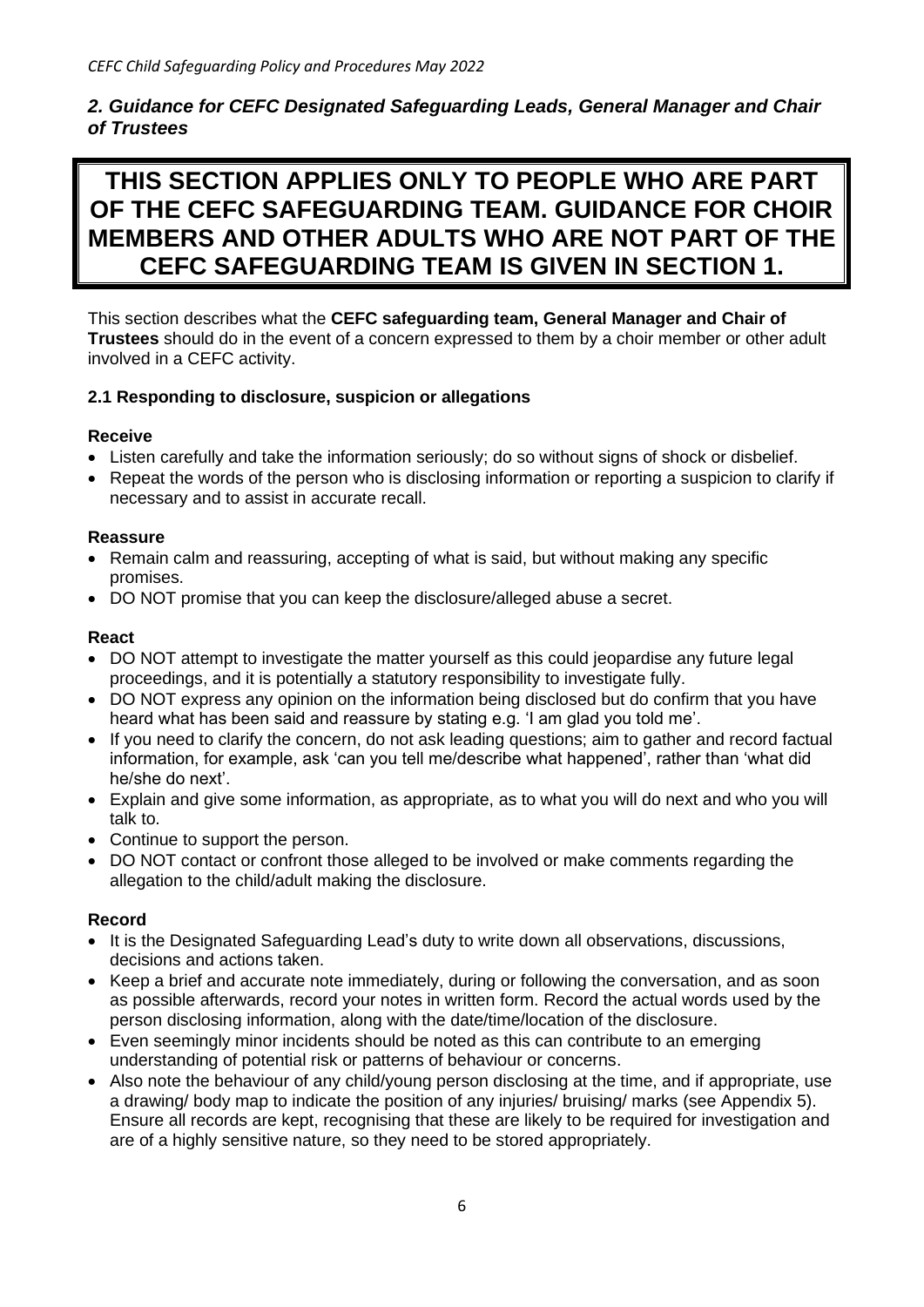#### **Refer**

• Follow this policy and procedure in making the appropriate internal and external notifications, as outlined below (paras 2.2 to 2.4.)

#### **2.2 Deciding to make a safeguarding referral**

Dealing with concerns about possible abuse is rarely straightforward; in some cases, an injury or the behaviour of a child may suggest abuse. In some situations, however, the signs will not be clear cut and decisions to refer a case can be difficult.

There can at times be a reluctance to refer because there is a fear that if the suspicions are unfounded, the ensuing investigation might be upsetting and might negatively affect relationships within the organisation or with external partners. If choir members or other adults have checked out their suspicions and are still concerned, it is important to trust their judgement rather than fear over-reaction.

#### **2.3 Referral about a child**

If a safeguarding concern is raised **about a child**, the DSL will inform the DSL of the child's organisation, unless it is inappropriate to do so (i.e. the person concerned is the subject of the allegation). The DSLs will if necessary take advice from the local MASH/MASA as to whether to make a safeguarding referral, and whether to inform the parents/carers/teachers. The DSL will keep records of all allegations and the action taken.

Referrals must be made to the MASH/MASA in the local authority in which the child or young person resides, although if this is not known, referrals must be made to the Haringey MASH. Procedures may differ slightly from one borough to another; details can be found on local authority websites. Appendix 4 gives contact details for safeguarding teams in Haringey and nearby boroughs.

When making the referral the DSL will need to state clearly that this is a Child Safeguarding referral and be prepared to provide the following information:

- The DSL's own details
- Known information about the child or young person
- The child's name, address, date of birth and other primary information
- Details of the concern
- The source of the information
- The parent's or carer's response to the concerns, if aware
- Whether the child or their family are already aware of the referral or have asked the DSL to make it
- Dates and any other relevant facts or sources.

When making the referral the DSL should record the name and job title of the social worker to whom details have been passed.

It is a legal requirement that all referrals should be confirmed in writing to the local MASH/MASA within two working days.

It is the responsibility of the DSL to contact the MASH/MASA after reporting the case in order to find out what action has been taken and to record this. If the DSL considers their response is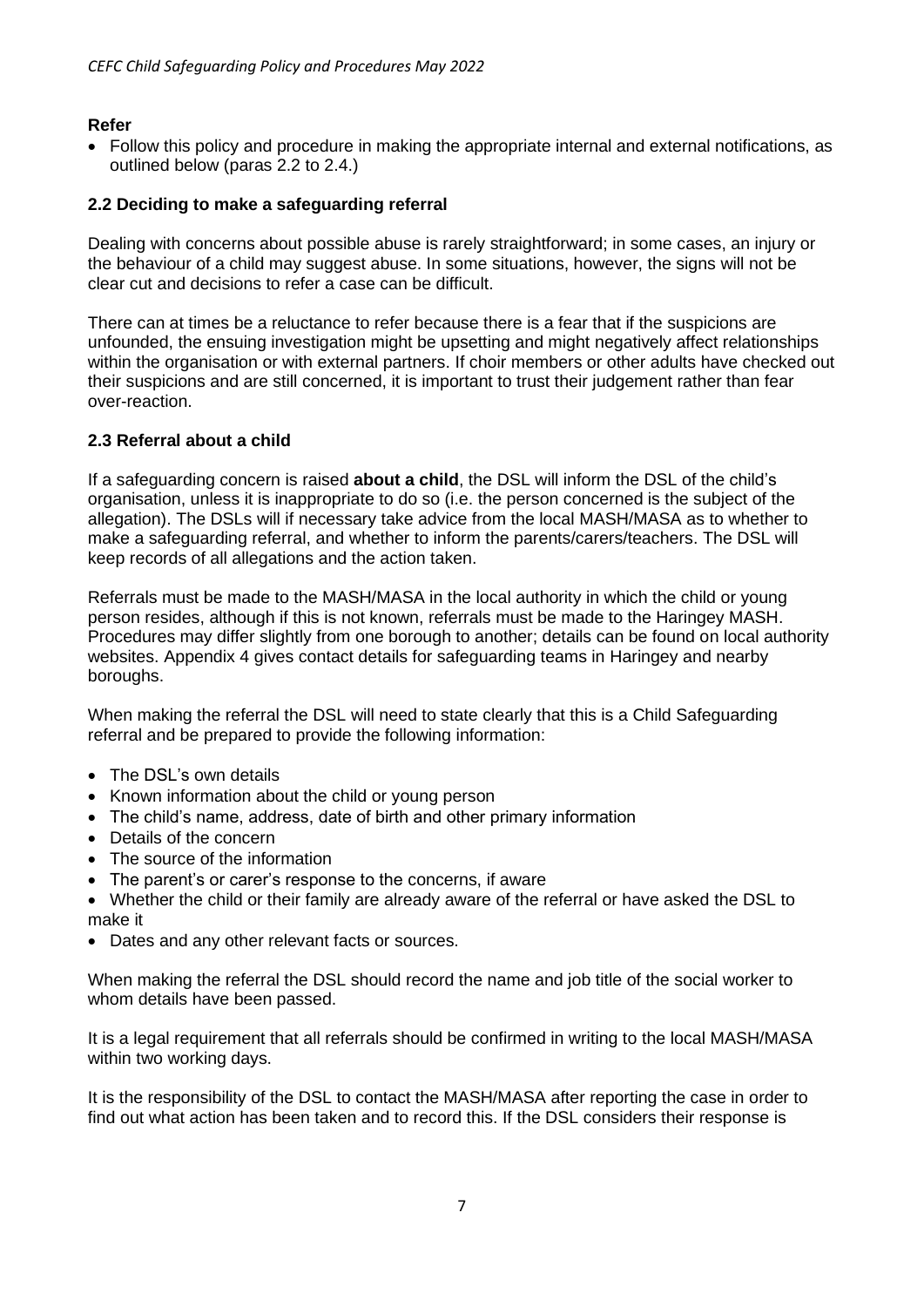unsatisfactory, the DSL must inform the CEFC General Manager in order to agree whether to escalate the issue by reporting concerns to a senior manager within MASH/MASA.

If a crime is alleged to have taken place, the DSL will immediately inform the police.

#### **2.4 Referral about an adult**

If a safeguarding concern is raised **about an adult**, the General Manager will decide whether to refer the matter to the Local Authority Designated Officer (LADO). The role of the LADO is set out in 'Working Together to Safeguard Children' (2018), and is governed by the local authority's duties under section 11 of the Children Act 2004.

The LADO should be alerted to all cases in which it is alleged that a person who works with children has:

- behaved in a way that has harmed a child, or may have harmed a child;
- possibly committed a criminal offence against or related to a child;
- behaved towards a child or children in a way that indicates he or she would pose a risk of harm if they work regularly or closely with children.

The LADO is responsible for:

- providing advice, information and guidance to employers and voluntary organisations around allegations and concerns regarding paid and unpaid workers;
- managing and overseeing individual cases from all partner agencies;
- ensuring the child's voice is heard and that they are safeguarded;
- ensuring there is a consistent, fair and thorough process for all persons against whom an allegation is made;
- monitoring the progress of cases to ensure they are dealt with as quickly as possible;
- recommending a referral and chairing the strategy meeting in cases where the allegation requires investigation by police and/or social care.

The LADO is involved from the initial phase of the allegation being made through to the conclusion of the case. The LADO is available to discuss any concerns and to provide guidance on whether a referral needs to be made, and whether any other immediate steps need to be taken to protect a child. The LADO helps co-ordinate information-sharing with the right people and will also monitor and track any investigation, with the aim to resolve it as quickly as possible.

#### *Suspension and/or disciplinary procedures*

The General Manager, in consultation with the relevant committee members and trustees, will assess whether disciplinary procedures should be applied, and will also undertake or delegate any follow-up actions requested by the police or the LADO.

When making a decision about suspension or disciplinary action, primary consideration must be given to supporting the child or the person making the allegation. In such cases suspension can be used as a neutral act which is designed to protect both the child and the person against whom the allegation is made.

The LADO should be approached prior to a decision on suspension. If there is the possibility of a criminal investigation, then the police must be consulted before the person who is the subject of the allegation is informed; this will enable consideration of any previous allegations known to the authorities. Disciplinary procedures may be suspended at the request of the police or the LADO if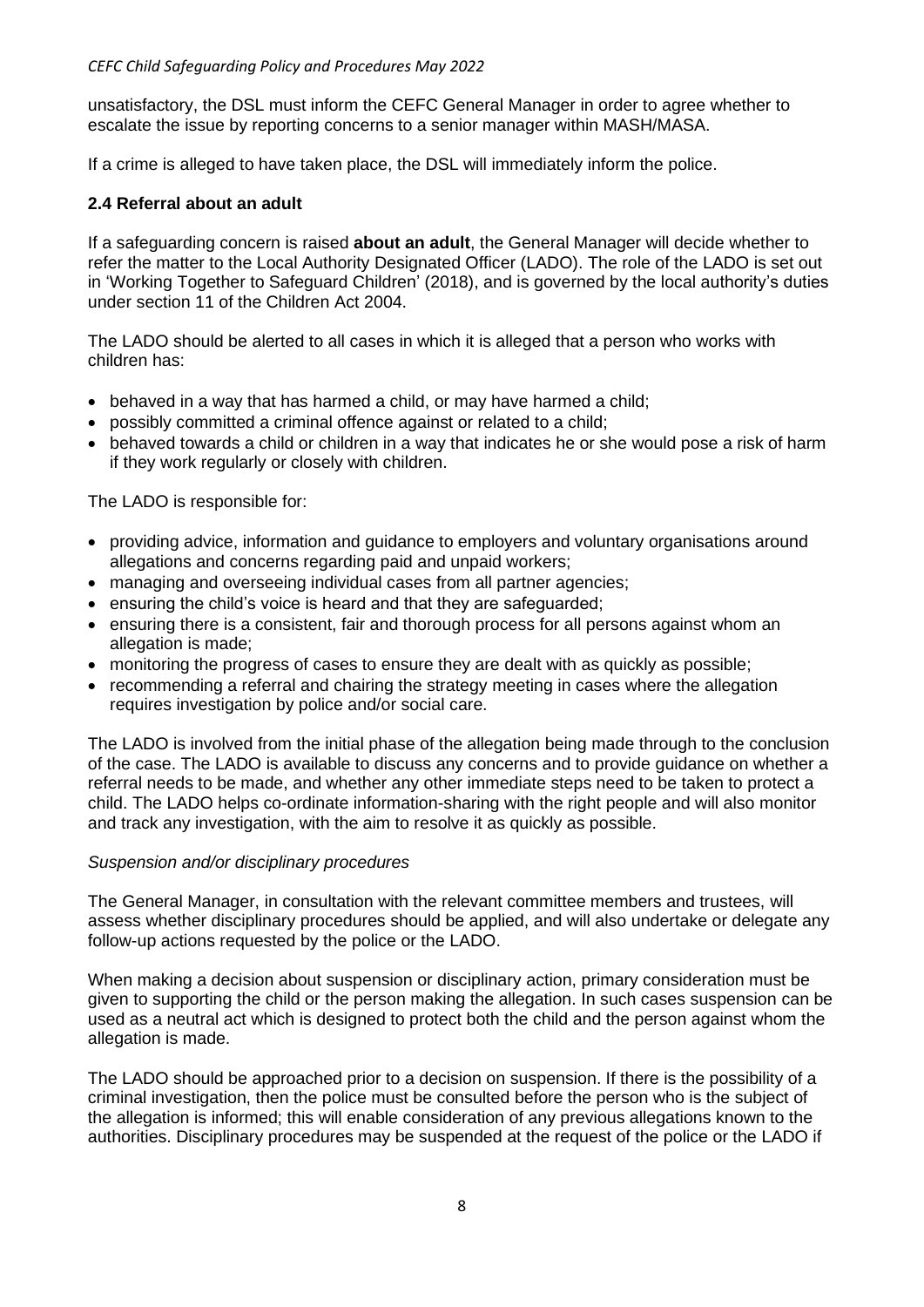there are concerns that internal investigations and procedures may impede a statutory or criminal investigation. In this case, the General Manager must inform CEFC's insurers.

## *3. CEFC case review*

If a safeguarding concern is raised **about a child**, the DSL team will review the case at a specially convened meeting to consider the process and outcome and to follow up on any lessons learned.

If a safeguarding concern is raised **about an adult**, the General Manager and Chair of Trustees will review the case to consider the process and outcome and to follow up on any lessons learned.

Information reviewed will include the nature of the alleged abuse, any risk factors which have been identified, what action has been taken to mitigate these risks, and how quickly the concern was dealt with in relation to the required reporting timescales. Any lessons learned from a safeguarding incident will be taken into consideration during the annual review of the CEFC Child Safeguarding Policy and Procedures, and the CEFC Working with Children Procedures.

## *4. Serious incident report to the Charity Commission*

If a safeguarding referral is made, or a 'serious safeguarding risk' comes to light, this must be reported to the Charity Commission as a Serious Incident, following the guidance outlined here: https://www.gov.uk/guidance/how-to-report-a-serious-incident-in-your-charity

## **Appendices**

**Appendix 1: Legislative framework Appendix 2: Categories and signs of abuse Appendix 3: Review checklist Appendix 4: Contacts Appendix 5: Concern recording form**

## **Review**

This policy and procedures document will be reviewed every three years by the CEFC Trustees, and updated between those reviews if necessary in line with legislation and best practice. The document will be posted on the CEFC public website, and will be included in the pack given to all new members.

| <b>Policy title</b> | <b>Child Safeguarding Policy and Procedures</b>      |
|---------------------|------------------------------------------------------|
| Date adopted        | September 2014                                       |
| Frequency of review | Three-yearly                                         |
| Last reviewed       | May 2022                                             |
| Last approved       | May 2022                                             |
| Next review due     | May 2025 subject to reviewing changes in legislation |
|                     |                                                      |

*Crouch End Festival Chorus is a registered charity number 1110790, limited by guarantee and registered in England number 5052052. Registered office: 18 Stanhope Gardens, London N4 1HT*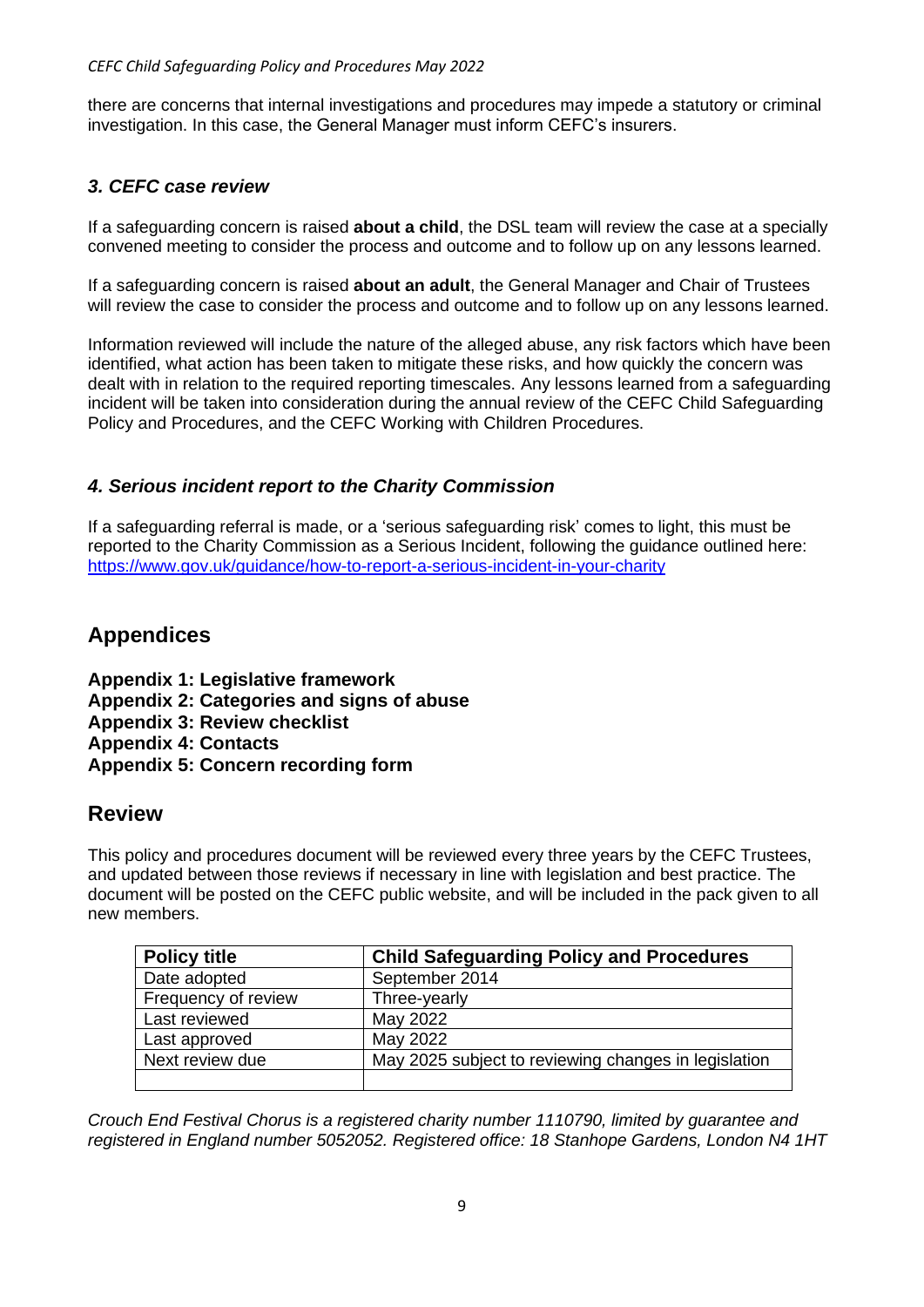## **Appendix 1: Legislative framework**

The NSPCC website gives a good overview of the relevant legislation and statutory guidance: https://learning.nspcc.org.uk/child-protection-system/england/

Key legislation and statutory guidance:

- Working Together to Safeguard Children (2018)
- https://www.gov.uk/government/publications/working-together-to-safeguard-children--2
- Keeping Children Safe in Education (2021)
- https://assets.publishing.service.gov.uk/government/uploads/system/uploads/attachment\_data/file/
- 1021914/KCSIE\_2021\_September\_guidance.pdf
- Children Act (1989) as amended
- http://www.legislation.gov.uk/ukpga/1989/41/contents
- The Children Act Every Child Matters (2004)
- http://www.legislation.gov.uk/ukpga/2004/31/contents
- Children and Social Work Act 2017 http://www.legislation.gov.uk/ukpga/2017/16/contents/enacted
- Safeguarding Vulnerable Groups Act (2006)
- http://www.legislation.gov.uk/ukpga/2006/47/contents
- Data Protection Act (2018) (incorporates GDPR)
- https://www.gov.uk/data-protection
- Information sharing: advice for practitioners providing safeguarding services
- https://www.gov.uk/government/publications/safeguarding-practitioners-information-sharing-advice • Equalities Act (2010)
- http://www.legislation.gov.uk/ukpga/2010/15/contents

Guidance on licensing legislation for including children in performances can be found here:

https://www.gov.uk/government/publications/child-performance-and-activities-licensing-legislation

https://www.legislation.gov.uk/uksi/2014/3309/contents/made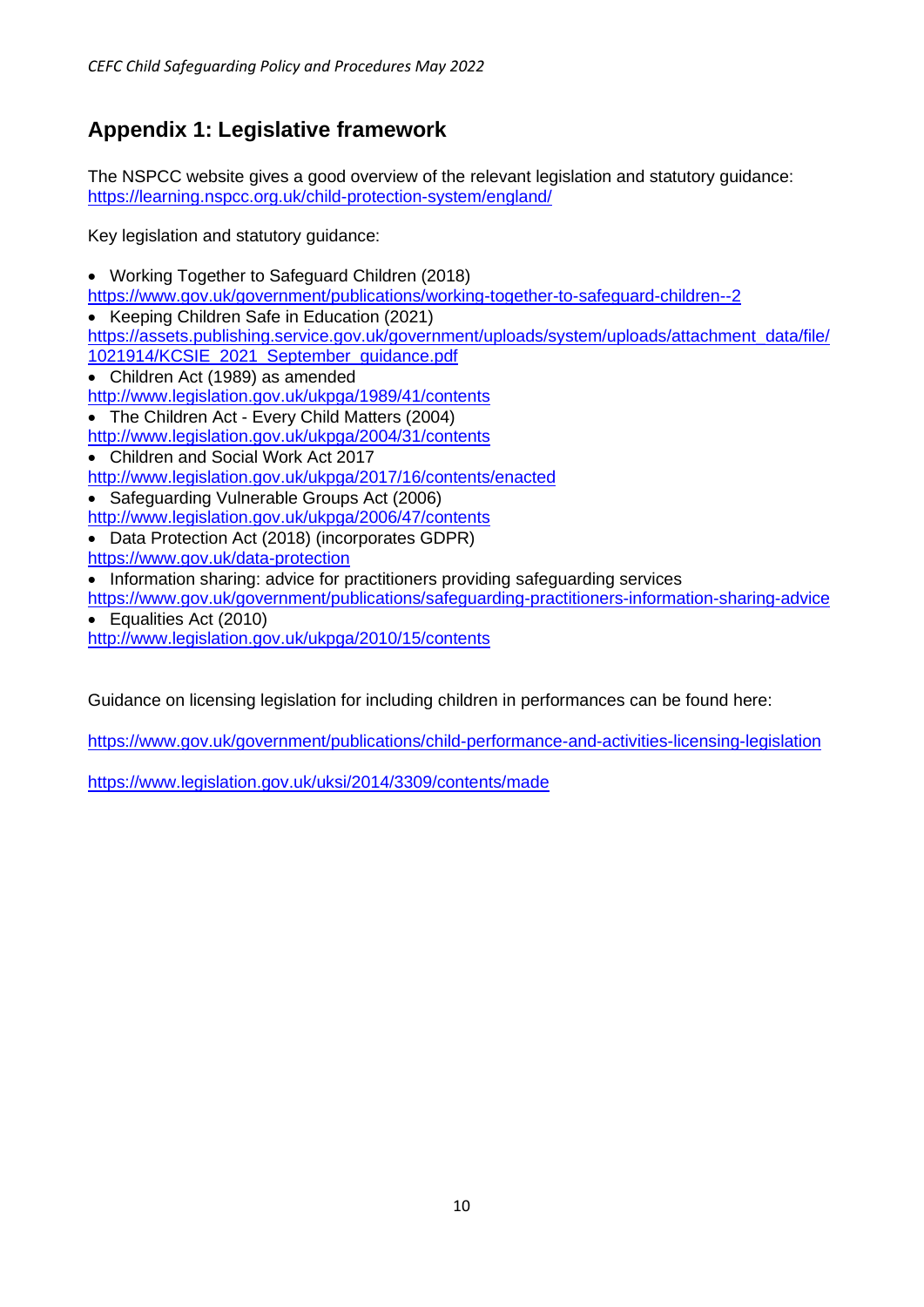## **Appendix 2: Categories and signs of abuse**

The main categories of abuse are **physical, sexual, psychological/emotional** and **financial abuse**, and **neglect**. These and other categories of abuse are briefly defined below.

The possible signs of **abuse/neglect** include:

- Unexplained or repeated injuries
- Appearing anxious, frightened or distressed
- Changes in behaviour, for example becoming withdrawn or aggressive
- Loss of weight without a medical explanation, and/or eating problems
- Someone else expressing concern about their welfare

**Physical abuse** is non-accidental harm to a person caused by the use of force.

**Sexual abuse** involves forcing or enticing a child to take part in sexual activities, not necessarily involving a high level of violence.

**Psychological or emotional abuse** is behaviour that has a harmful effect on the person's emotional health and development. This can include the use of threats, humiliation, intimidation, coercion, or verbal abuse and bullying.

**Financial abuse** involves an individual's funds or resources being inappropriately used by a third person.

**Neglect** is the persistent failure to meet a child's basic physical and/or psychological needs, likely to result in the serious impairment of health or development.

**Discriminatory abuse** occurs when values, beliefs or culture result in a misuse of power that denies mainstream opportunities to some groups or individuals. It includes discrimination based on race, culture, gender, sexuality, faith/religion or disability.

**Institutional abuse** is the collective failure of an organisation to provide an appropriate and professional service to children. It includes failure to ensure the necessary safeguards are in place, and it may be part of the accepted 'custom, culture and practices' within an organisation.

**Organised or multiple abuse** is abuse involving one or more abusers and a number of abused children.

**Domestic abuse** is defined as any incident or pattern of incidents of controlling, coercive, threatening behaviour, violence or abuse between those aged 16 or over who are, or have been, intimate partners or family members regardless of gender or sexuality. Children may suffer significant harm by seeing or hearing the ill-treatment of others (Children Act 2004). It is important to be mindful of any exposure to domestic abuse, even where children are not the immediate victims.

Some children may be at risk of other forms of abuse instigated by family members, including forced marriage, female genital mutilation or 'honour-based' violence.

**Modern slavery** is defined in the UK within the Modern Slavery Act 2015, and includes human trafficking, forced labour, debt bondage, forced prostitution, forced marriage.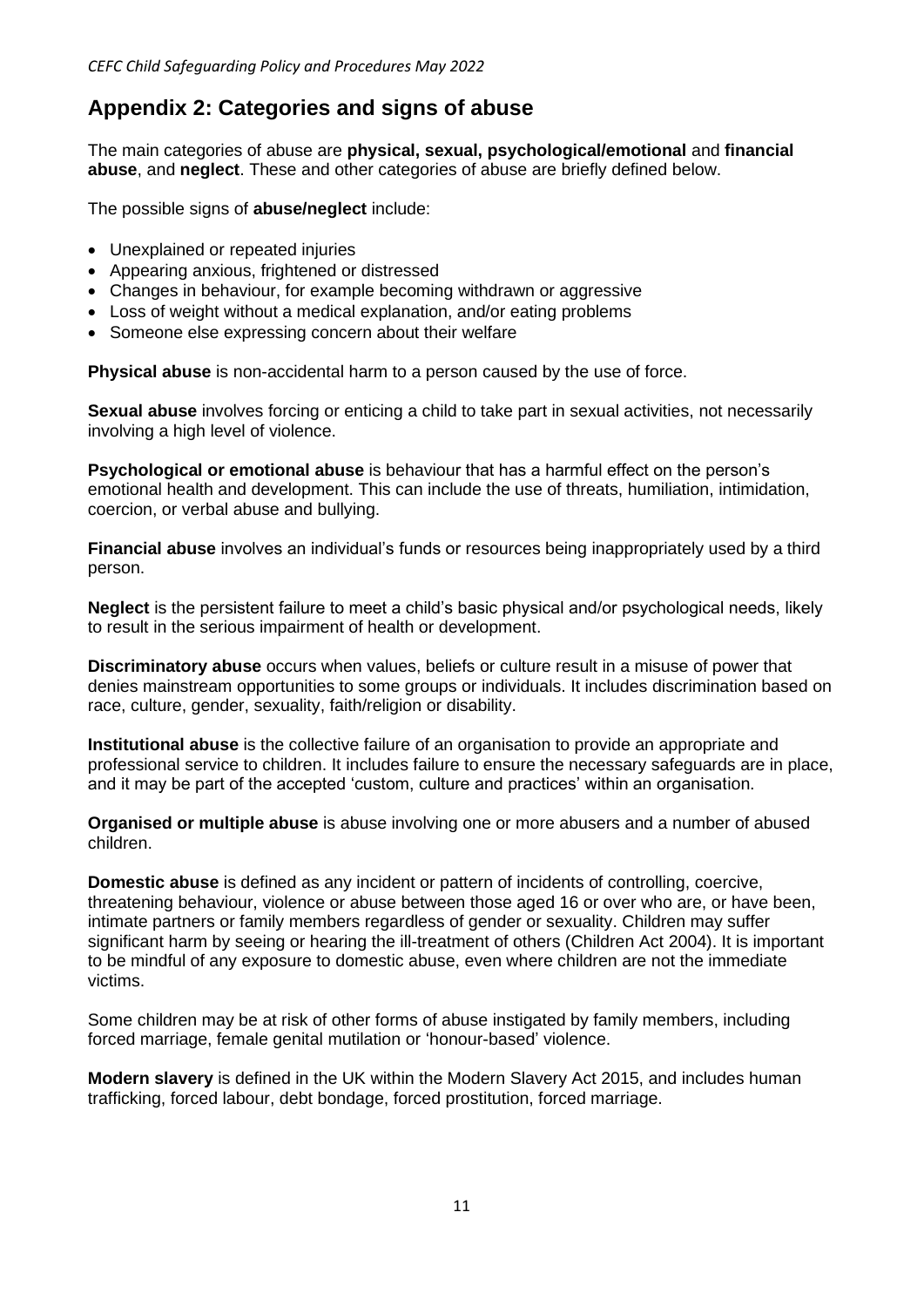**Radicalisation or being influenced by extremism** can also be a threat to children. Although this has recently been commonly associated with religious factors, children may also be subject to radicalisation from other sources such as far right-wing organisations.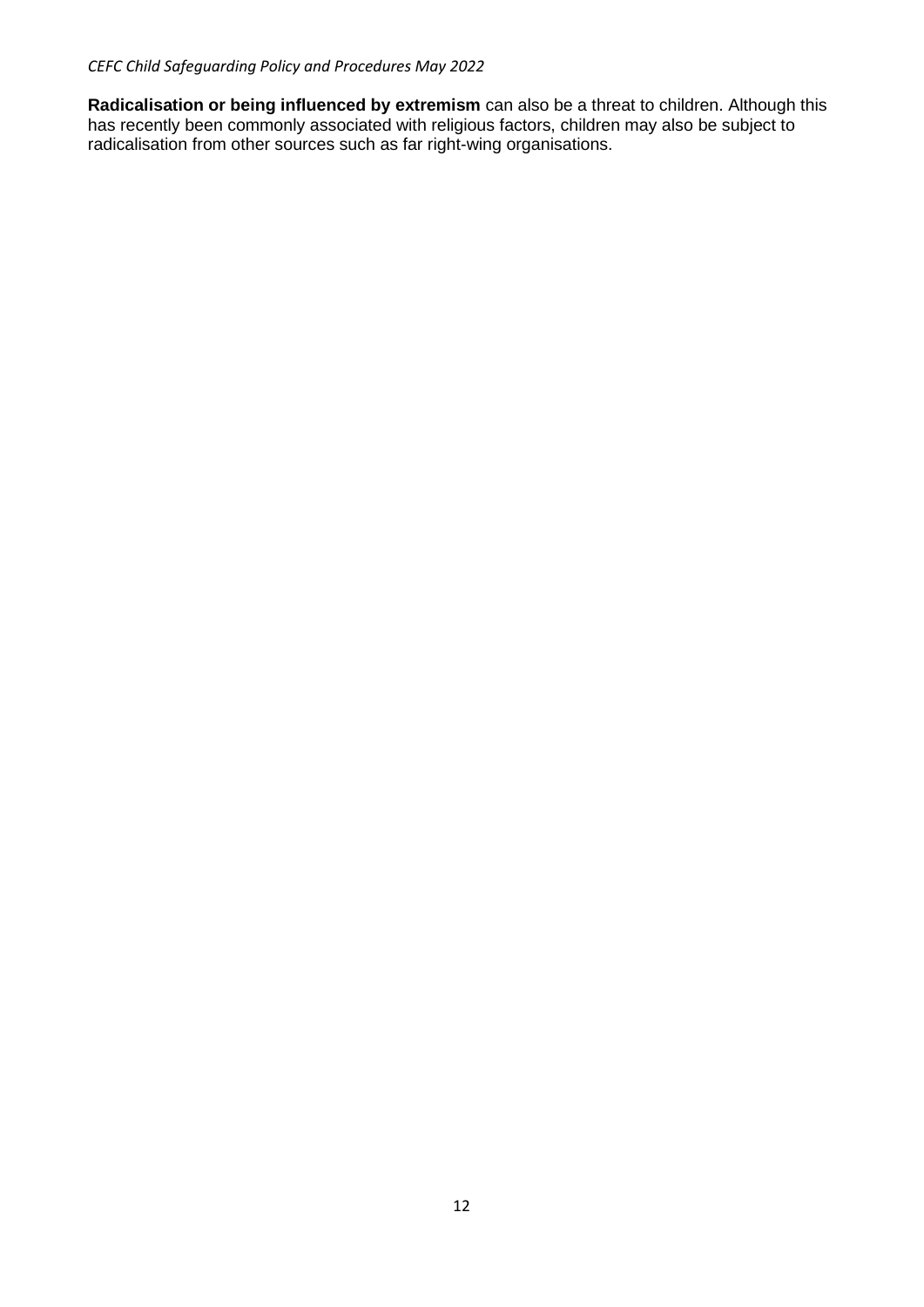## **Appendix 3: Review checklist**

## **Information to be kept by CEFC**

- $\triangleright$  the nature of the alleged abuse
- $\triangleright$  any risk factors which have been identified
- $\triangleright$  what action has been taken to mitigate these risks
- $\triangleright$  how quickly the concern was dealt with
- ➢ lessons learned

Any lessons learned from a safeguarding incident will be taken into consideration during the annual review of the CEFC Child Safeguarding Policy and Procedures, and the CEFC Working with Children Procedures.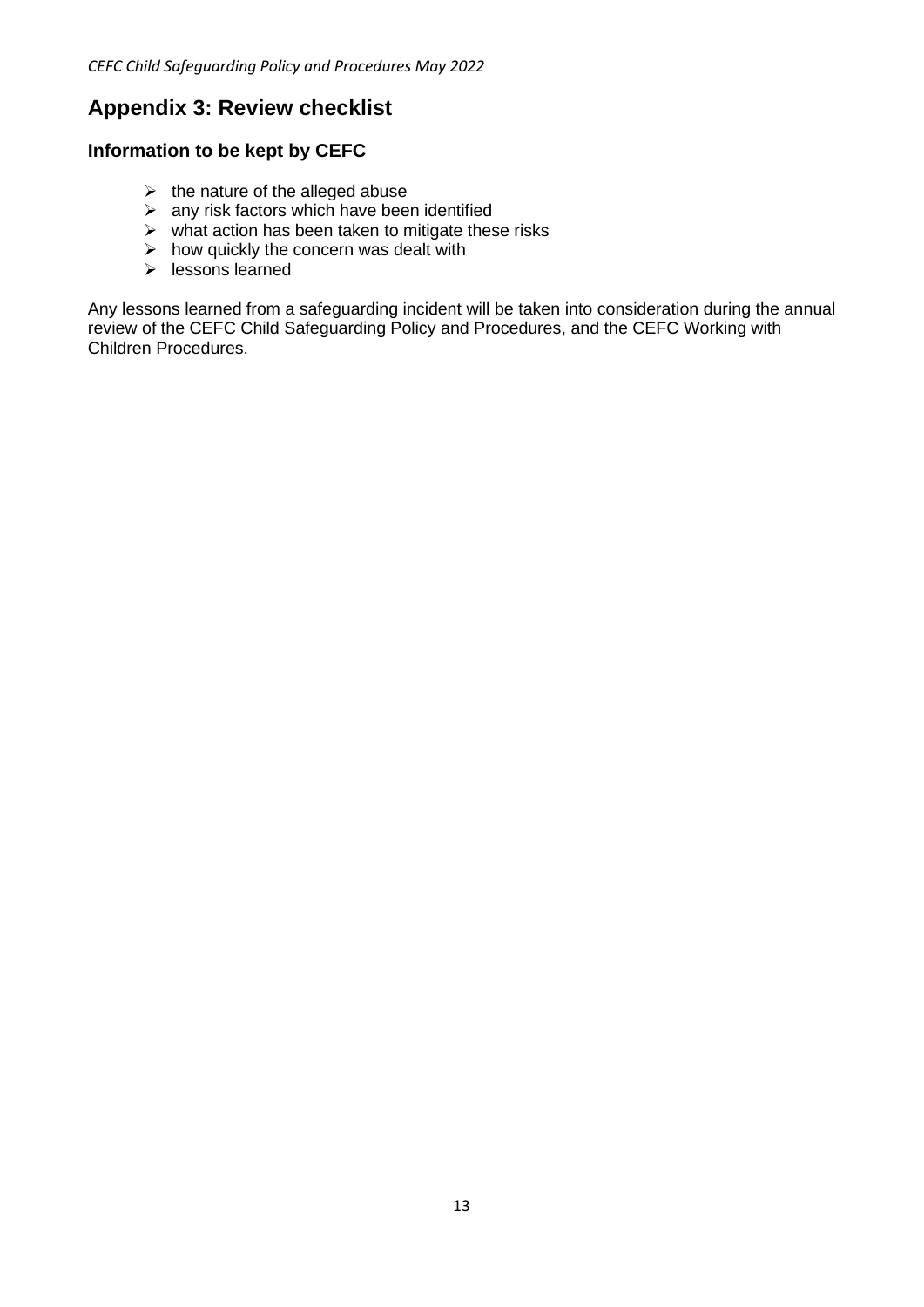## **Appendix 4: Contacts**

*The initial contacts in CEFC are always the DSL/DDSL (concerns about children) or the General Manager/ Chair of Trustees (concerns about adults). See below, and also pages 1 and 4 for contact details.*

## **1. How to contact local children's services**

If you have concerns that a child or young person under the age of 18 might be being harmed, please contact the appropriate local council MASH/MASA *in the borough where the child is resident*. **If a child is in immediate danger, phone emergency services on 999.**

## **Haringey**

**Concerns about a child: contact the Haringey Multi Agency Safeguarding Hub (MASH).** Telephone: 020 8489 4470 After 5pm, overnight and any time at weekends: 020 8489 0000 for the Emergency out-of-hours duty team Email: if you are making a referral: MashReferral@haringey.gov.uk For further information and guidance about making a MASH referral, see: https://haringeyscp.org.uk/p/what-to-do-if-you-are-worried-about-a-child

#### **Concerns about an adult: contact the Haringey Local Authority Designated Officer (LADO).**

Email: LADO@haringey.gov.uk Telephone: 020 8489 2968 Mobile: 07980 316 571 Alternative numbers: 020 8489 1031 / 020 8489 5432 / 020 8489 3205 For further information about the Haringey LADO, and for a referral form, go to: https://haringeyscp.org.uk/guidance/allegations-against-staff

#### **Further information on child safeguarding in Haringey:**

Haringey Safeguarding Children's Partnership 7th Floor, River Park House 225 High Road London N22 8HQ https://haringeyscp.org.uk

## **Other boroughs**

If the child or young person is resident in another borough, search online for *Child Safeguarding [+ name of borough]* Camden: https://www.camden.gov.uk/safeguarding-children Barnet: https://www.barnet.gov.uk/children-and-families/keeping-children-safe Hackney: https://hackney.gov.uk/child-protection Islington: https://www.islingtoncs.org/node/2580

## **NSPCC**

You can also contact the **NSPCC Helpline** on 0808 800 5000 or by emailing help@nspcc.org.uk, where trained professionals will talk through your concerns with you and give you expert advice.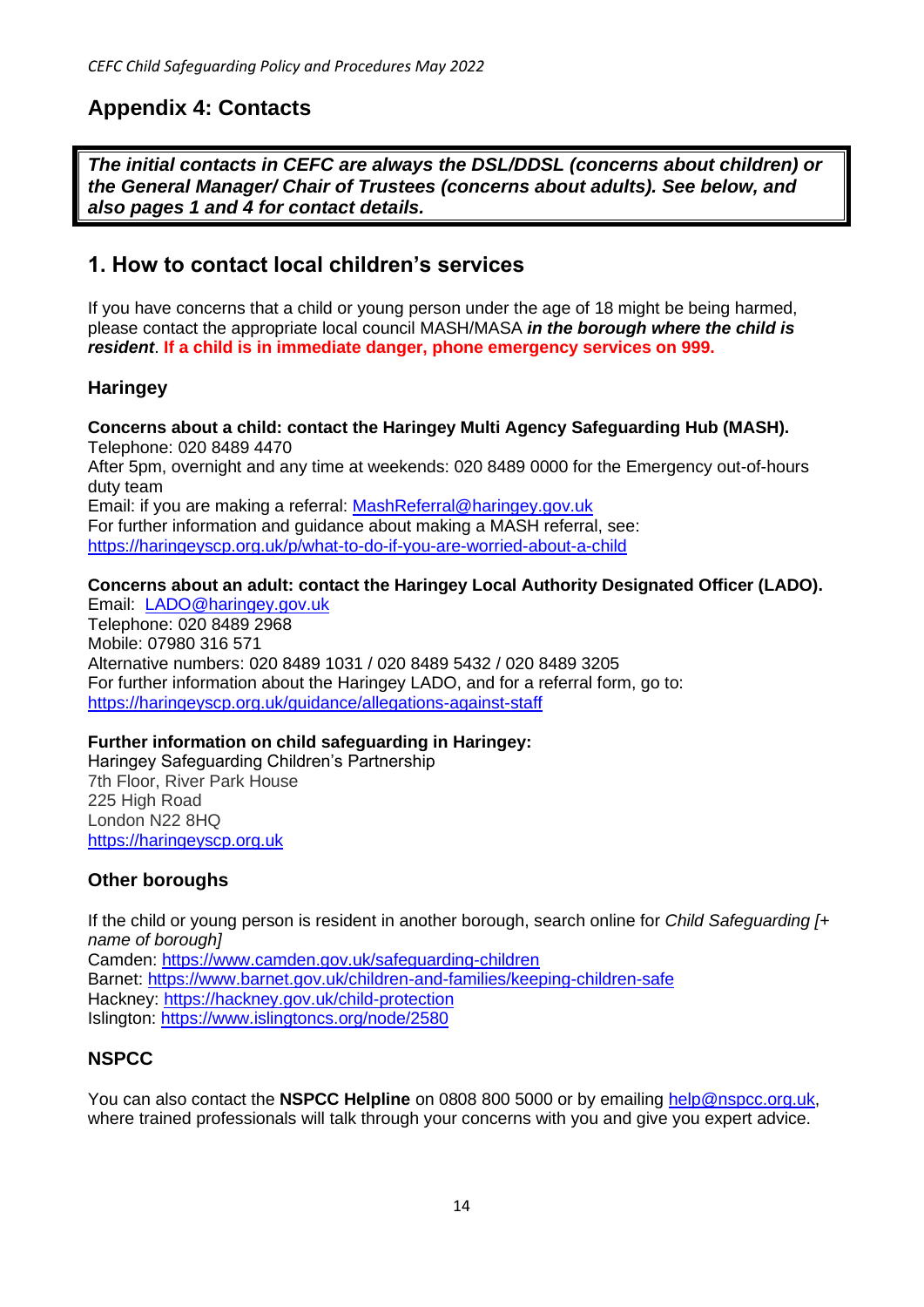## **2. Who to contact in CEFC**

### **CEFC Designated Safeguarding Lead (DSL)**

Sarah Proudlove Tel: 07872 969702 Email: sarah.proudlove@gmail.com

### **CEFC Deputy Designated Safeguarding Leads (DDSLs)**

Paula Miller Tel: 07973 469150 Email: paulamiller.pm@gmail.com

Katharine Duncan Tel: 07749 753742 Email: kduncansemail@gmail.com

**CEFC General Manager** Hugh Bowden Tel: 07966 034005 Email: general.manager@cefc.org.uk

## **CEFC Chair of Trustees**

Felicity Ford Tel: 07714 237408 Email: felicity.ford@cefc.org.uk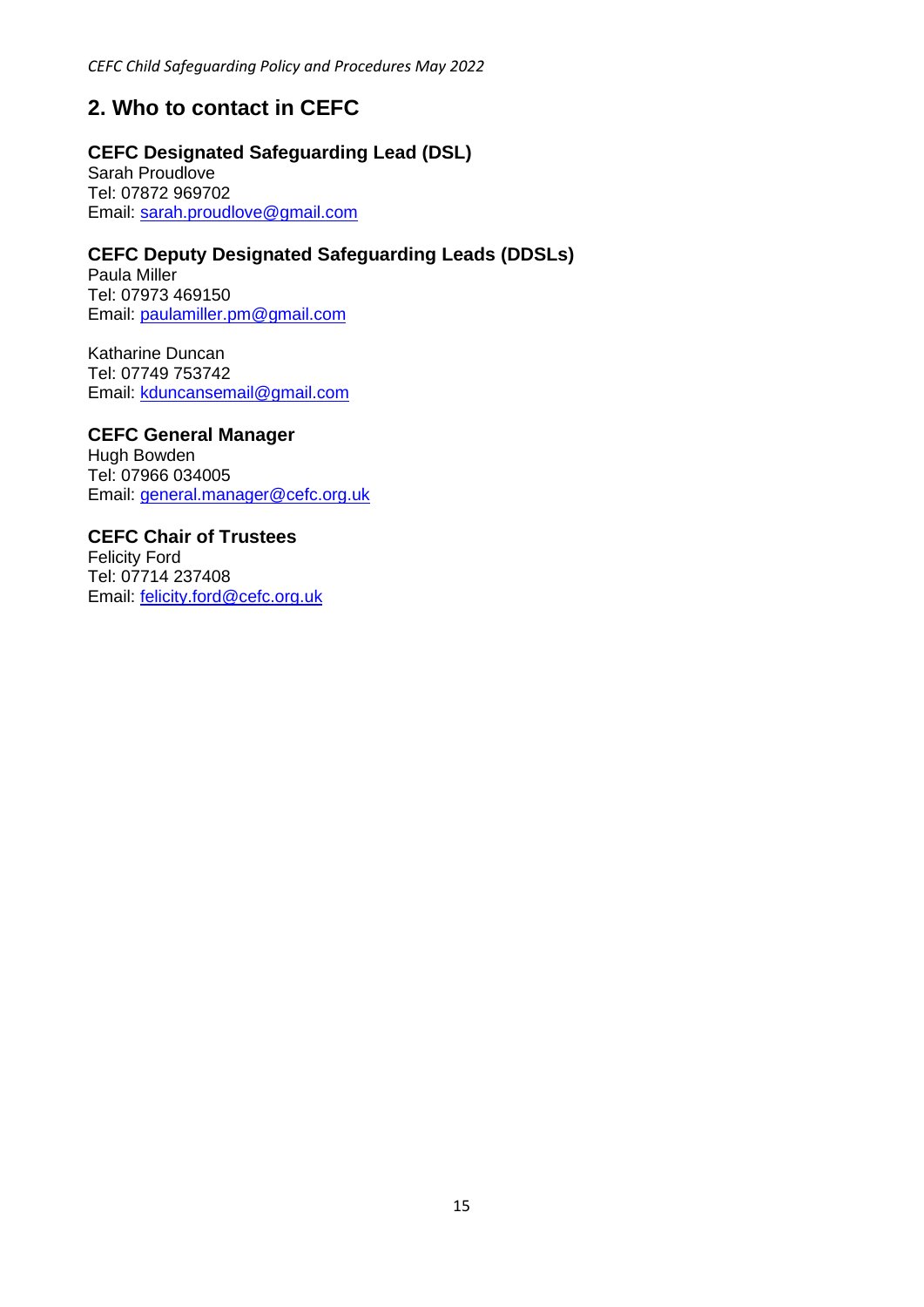## **Appendix 5: Concern recording form**

Please complete this form if you have any concerns about a child.

| Child's Name (if<br>known)            |                   | Date of<br>Birth (if<br>known) |  |
|---------------------------------------|-------------------|--------------------------------|--|
| Date and time of<br>recording concern |                   |                                |  |
| Person noting<br>concern              | <b>Print Name</b> |                                |  |
|                                       | Signature         |                                |  |

| Concern (Please describe as fully as possible)                                             |  |  |
|--------------------------------------------------------------------------------------------|--|--|
|                                                                                            |  |  |
|                                                                                            |  |  |
|                                                                                            |  |  |
|                                                                                            |  |  |
|                                                                                            |  |  |
|                                                                                            |  |  |
|                                                                                            |  |  |
|                                                                                            |  |  |
|                                                                                            |  |  |
|                                                                                            |  |  |
|                                                                                            |  |  |
|                                                                                            |  |  |
|                                                                                            |  |  |
|                                                                                            |  |  |
|                                                                                            |  |  |
| Continue on a new form if necessary, ensuring the pages are numbered and stapled together. |  |  |

Please pass this form to the CEFC Designated Safeguarding team when completed.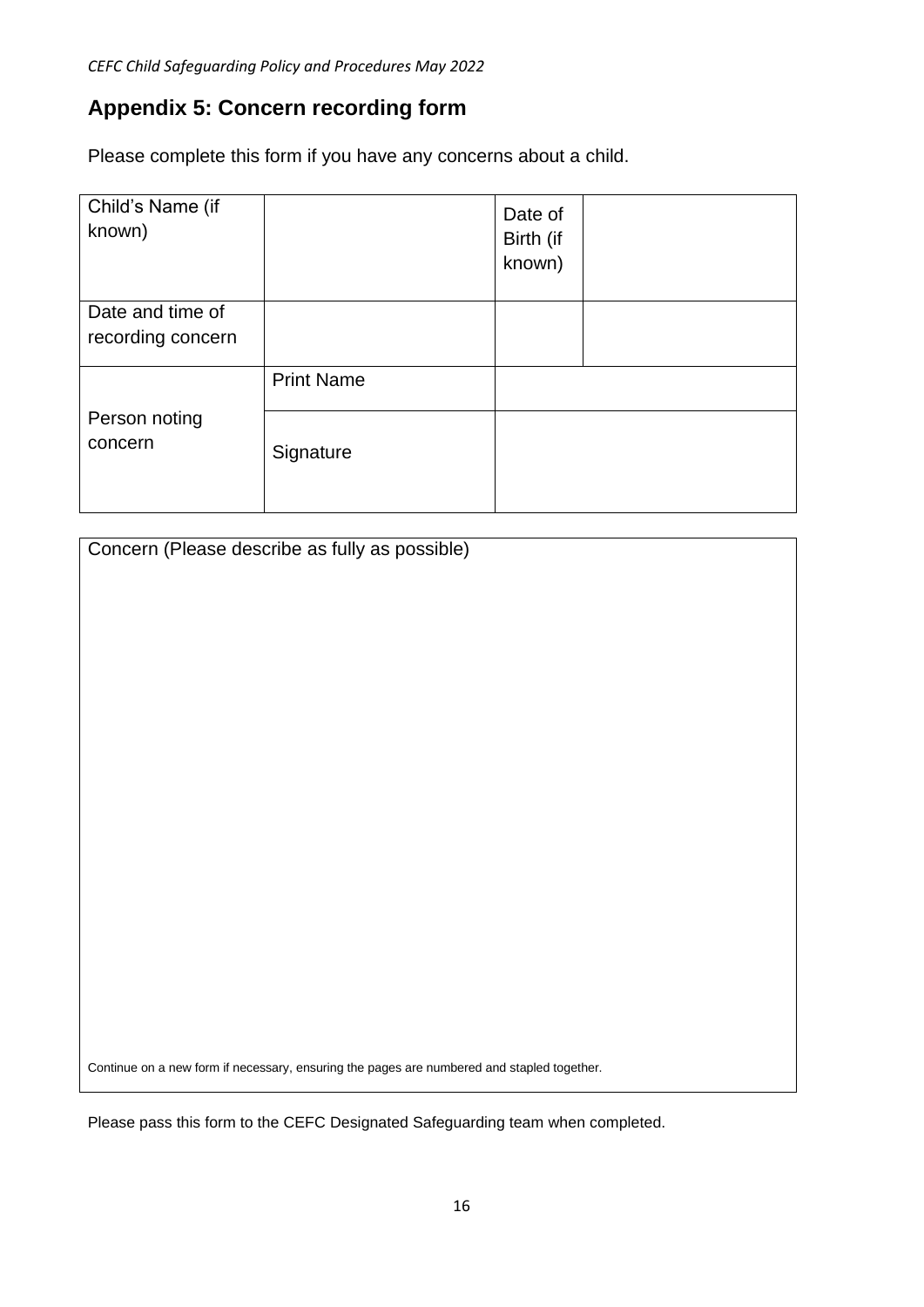| Actions Taken by the Designated Safeguarding team |                      |        |  |
|---------------------------------------------------|----------------------|--------|--|
| Date                                              | Person taking action | Action |  |
|                                                   |                      |        |  |
|                                                   |                      |        |  |
|                                                   |                      |        |  |
|                                                   |                      |        |  |
|                                                   |                      |        |  |
|                                                   |                      |        |  |
|                                                   |                      |        |  |
|                                                   |                      |        |  |
|                                                   |                      |        |  |
|                                                   |                      |        |  |
|                                                   |                      |        |  |
|                                                   |                      |        |  |
|                                                   |                      |        |  |
|                                                   |                      |        |  |
|                                                   |                      |        |  |
|                                                   |                      |        |  |
|                                                   |                      |        |  |
|                                                   |                      |        |  |
|                                                   |                      |        |  |
|                                                   |                      |        |  |
|                                                   |                      |        |  |